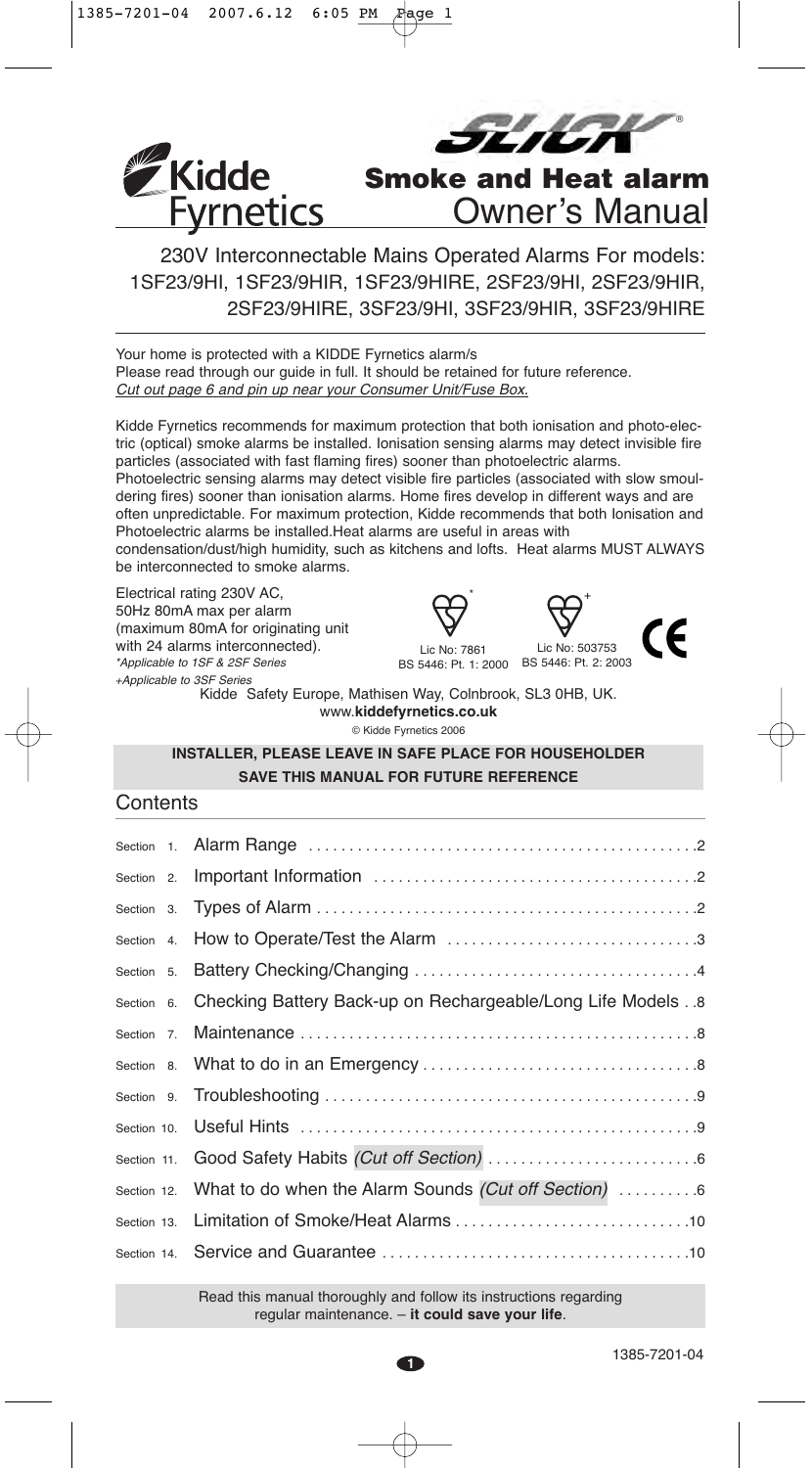### **ENVIRONMENTAL PROTECTION**

Waste electrical products should not be disposed of with household waste. Please recycle where facilities exist. Check with your Local Authority or retailer for recycling advice.



1. Alarm Range Interconnectable 230V Hard Wired Alarms

| 1SF23/9HIR: | Mains ionisation alarm with sealed in rechargeable back-up cells |
|-------------|------------------------------------------------------------------|
| 1SF23/9HI:  | Mains ionisation alarm with alkaline back-up cell                |
| 2SF23/9HIR: | Mains optical alarm with sealed in rechargeable back-up cells    |
| 2SF23/9HI:  | Mains optical alarm with alkaline back-up cell                   |
| 3SF23/9HIR: | Mains heat alarm with sealed in rechargeable back-up cells       |
| 3SF23/9HI:  | Mains heat alarm with alkaline back-up cell                      |

Also interconnectable to all Kidde Fyrnetics, Hard Wired 230V Smoke, Heat & CO Alarms.

### 2. Important Information

This alarm is designed for installation by a qualified electrician, in accordance with the latest I.E.E. Regulations and in regard to relevant Building Regulations/BS Codes of Practice.

- Hard wired smoke or heat alarms require a constant 230V AC supply. Battery Back-up models additionally require a healthy battery too.
- A healthy mains supply is indicated by a constant green L.E.D. (mains) indicator.
- Test the alarm weekly by pressing (and holding) the test button. The alarm and all those interconnected to it will sound.
- Vacuum your alarms regularly to reduce the likelihood of nuisance alarms, caused by dust contamination.
- Never paint or expose alarm to water this is a 230V alarm. (If painting or building work is being carried out close to alarm, temporarily cover with a plastic bag, or the dust cover supplied.)
- If the alarm chirps every 30-40 seconds, it indicates the battery needs replacing. (If you are in rented property, advise your Landlord.)
- If there is any question to the cause of an alarm, it should be assumed that the alarm was due to an actual fire and the dwelling should be evacuated immediately.

Smoke and heat alarms will only function if properly selected, located, installed and maintained as per Kidde Fyrnetics instruction manuals.

### 3. Types of Alarm

#### **a. Power Supply**

• DC alarms

9V battery powered units, but will only function if battery is in good condition – check regularly. (BS5839 Pt6: Grade F).

• AC/DC alarms

230V mains – for professional installation. Interconnectable to other Kidde Fyrnetics AC Alarms, so all will sound when one is triggered. If mains power is lost, will operate via battery power if batteries are fresh/properly installed. Some models use replaceable 9V (PP3 type) batteries, others sealed-in recharge-

able/Long Life batteries. (BS5839 Pt6: Grade D). This type is the minimum grade acceptable on new or materially altered dwellings.

• AC alarms

230V mains – for professional installation.

(Minimum required by UK Building Regulations in new homes.) Interconnectable to other Kidde Fyrnetics AC Alarms, so all will sound when one is triggered. Will not function if mains power lost. (BS5839 Pt6: Grade E).

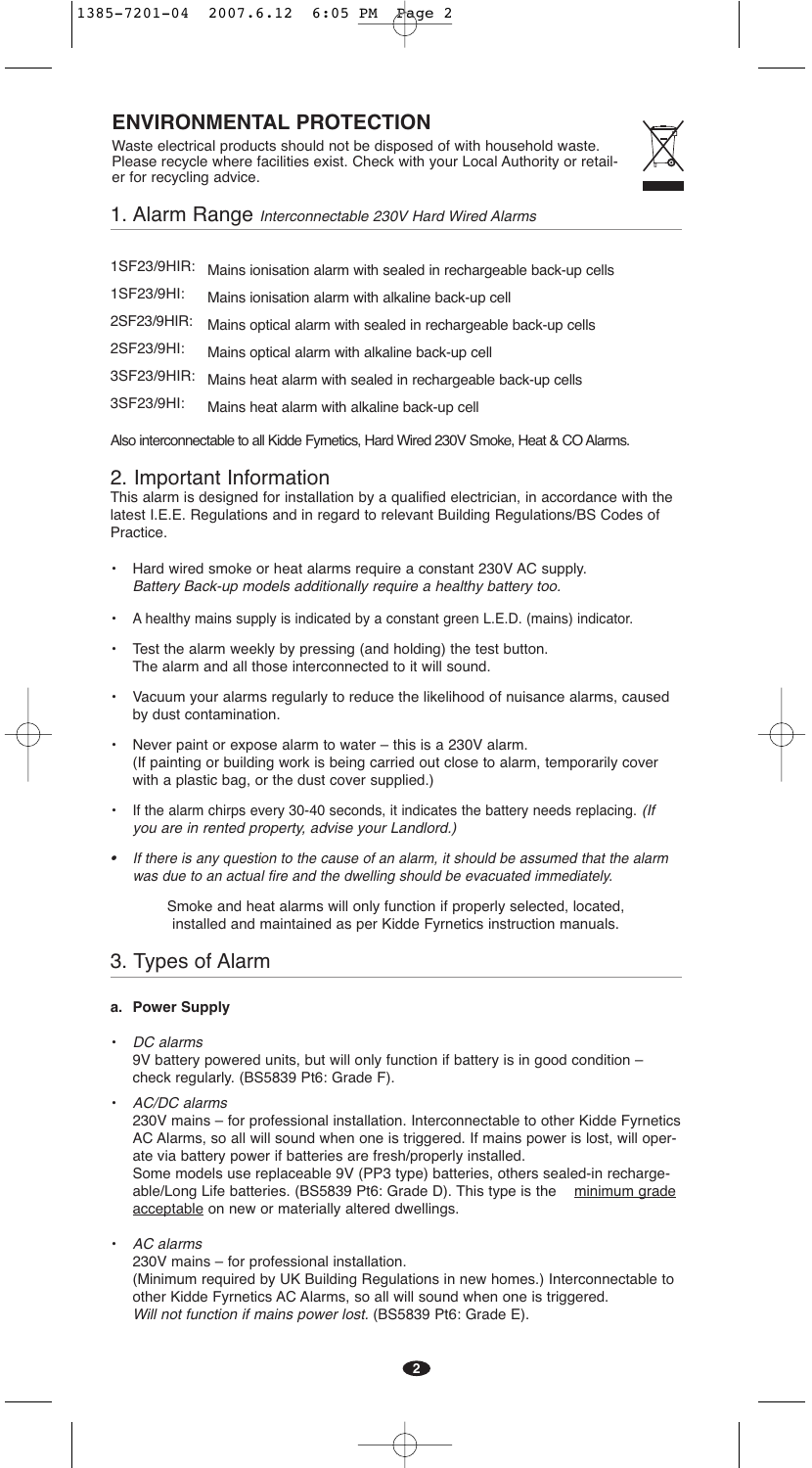#### **b. Alarm Types**

lonisation (lon) alarms are the most common type and provide early detection against fast flaming fires and other fires. Most suitable for dining and living room areas. Ion alarms contain 0.9 microcurie of Americium 241, a radioactive material. UK Home Office and BS5839 Pt6 recommend however, that optical alarms are also used especially in locations where steam or cooking fumes, from a nearby room could cause nuisance alarms.

**No one type of alarm is considered suitable for all locations**.



Optical (Photo-Electric) alarms are increasingly used and are less prone to nuisance alarms from cooking fumes. They are therefore the recommended type in BS5839 Pt6, for fitting near kitchen areas and on escape routes/circulation spaces.



Heat alarms are for use in areas where Ion or Optical smoke alarms would be unsuitable e.g. kitchens, boiler rooms, garages. However, they must always be used interconnected to smoke alarms - do not use in isolation. (They will typically go into alarm when the temperature reaches 57°C.) Suitable for new Building Regulations applicable 1/7/2000 regarding use in kitchens.

### 4. How to Operate/Test the Alarm

### **a. Operation and L.E.D. Status**

• When your alarm is correctly installed to the mains supply, the green L.E.D. light will be on. The red L.E.D. will blink every 30-40 seconds to indicate the sensor is operating correctly. If the alarm senses products of combustion, its 85dB horn will be activated. The red L.E.D. will flash rapidly on the alarm sensing smoke/heat. (Other interconnected alarms will also sound to warn those in other parts of the property.) This will continue until the sensor chamber is clear.

In the case of **a heat alarm**, it will be triggered when the temperature reaches 57°C and return to its standby mode when the temperature drops to normal levels. On optical alarms if the red L.E.D. blinks every 30-40 seconds and the alarm chirps inbetween, it indicates failure of the sensing chamber.

**Regularly check and ensure that the green L.E.D. is lit – if not, check the consumer unit/circuit breaker connection. As with previous point above, if in doubt, consult an electrician or your Landlord.**

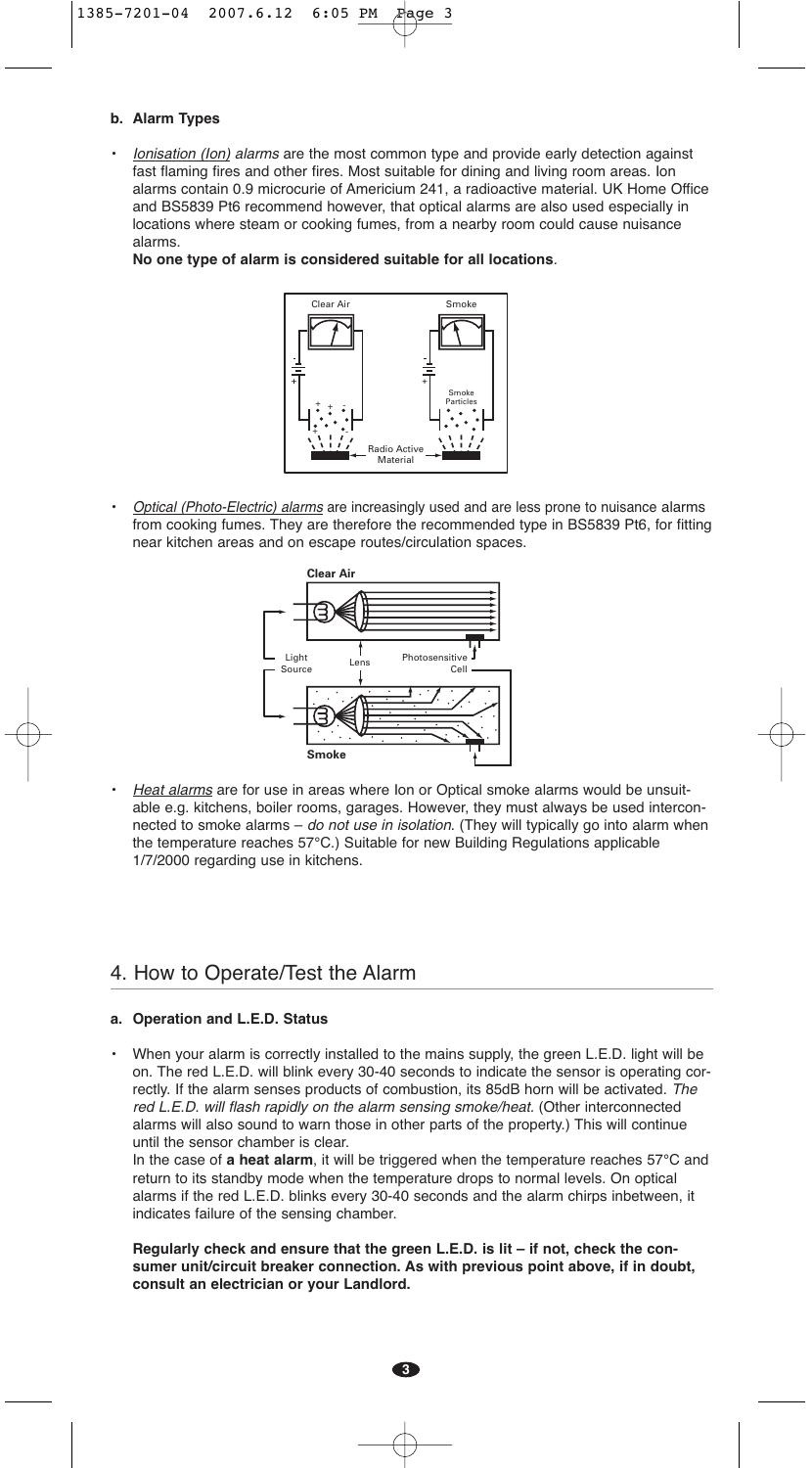### **b. Testing**

• Utilise the test button to test the alarm. Do not use naked flames as this does not replicate smoke and may cause physical damage to the alarm or ignite combustible materials and start a structure fire.

**Test all your alarms weekly** – remember they are life saving devices, protecting the family and home.

Press and hold the **test** button until the alarm sounds. All interconnected alarms will also sound. (Do not stand too close to the alarm during testing – hearing may be damaged.)



# **c. Hush Button**

This feature temporarily desensitises the alarm circuit for approximately 7 minutes. This feature is to be used only when a known alarm condition, such as fumes from cooking, activates the alarm. The alarm is desensitised by pushing the "HUSH" button on the alarm cover. If the smoke is not too dense, the alarm will silence immediately and "chirp" every 30-40 seconds for approximately 7 minutes. This indicates that the alarm is in a temporarily desensitised condition. The alarm will automatically reset after approximately 7 minutes and sound the alarm if particles of combustion are still present. The "HUSH" feature can be used repeatedly until the air has been cleared of the condition causing the alarm. When several alarms are interconnected, pushing the "Hush" button will hush all but the triggering alarm. The triggering alarm is signified by a rapidly flashing red LED. For safety reasons, the triggering alarm signal can only be silenced by activating the Hush button on the unit.

**Note:** Dense smoke will override the hush control feature and sound a continuous alarm.

**Caution:** Before using the alarm hush feature, identify the source of the smoke and be certain a safe condition exists. (On heat alarms with hush, the alarms sensor has detected a high temperature – e.g. 57°C. Check for possible causes carefully.)

#### **d. Nuisance Alarms**

**Warning:** Persistent nuisance alarms indicates incorrect type and/or siting of alarm. Review with your installer or Landlord after cleaning as described in Section 7 (Maintenance).

### 5. Battery Checking/Changing\*

#### **Loose Battery Models**

#### **a. Low Battery Indicator** (AC models with loose battery only)

If you hear the alarm chirp continuously every 30-40 seconds at the same time as the led flashes (and have not just pressed the hush button) it indicates the battery voltage is at an unacceptably low level. Replace the battery at the next possible opportunity.

#### **b. Battery Change**

i. Firstly isolate the mains supply at the consumer unit by identifying the appropriate circuit. This may be a dedicated fuse marked "Fire/Smoke Alarms" or with a symbol such as  $\mathbf{\hat{m}}$ .

**4**

(If you rent your property, your Landlord may arrange this service for you.)





**The green L.E.D. should now be out.** If not, recheck before proceeding.

\* See page 5, section "v"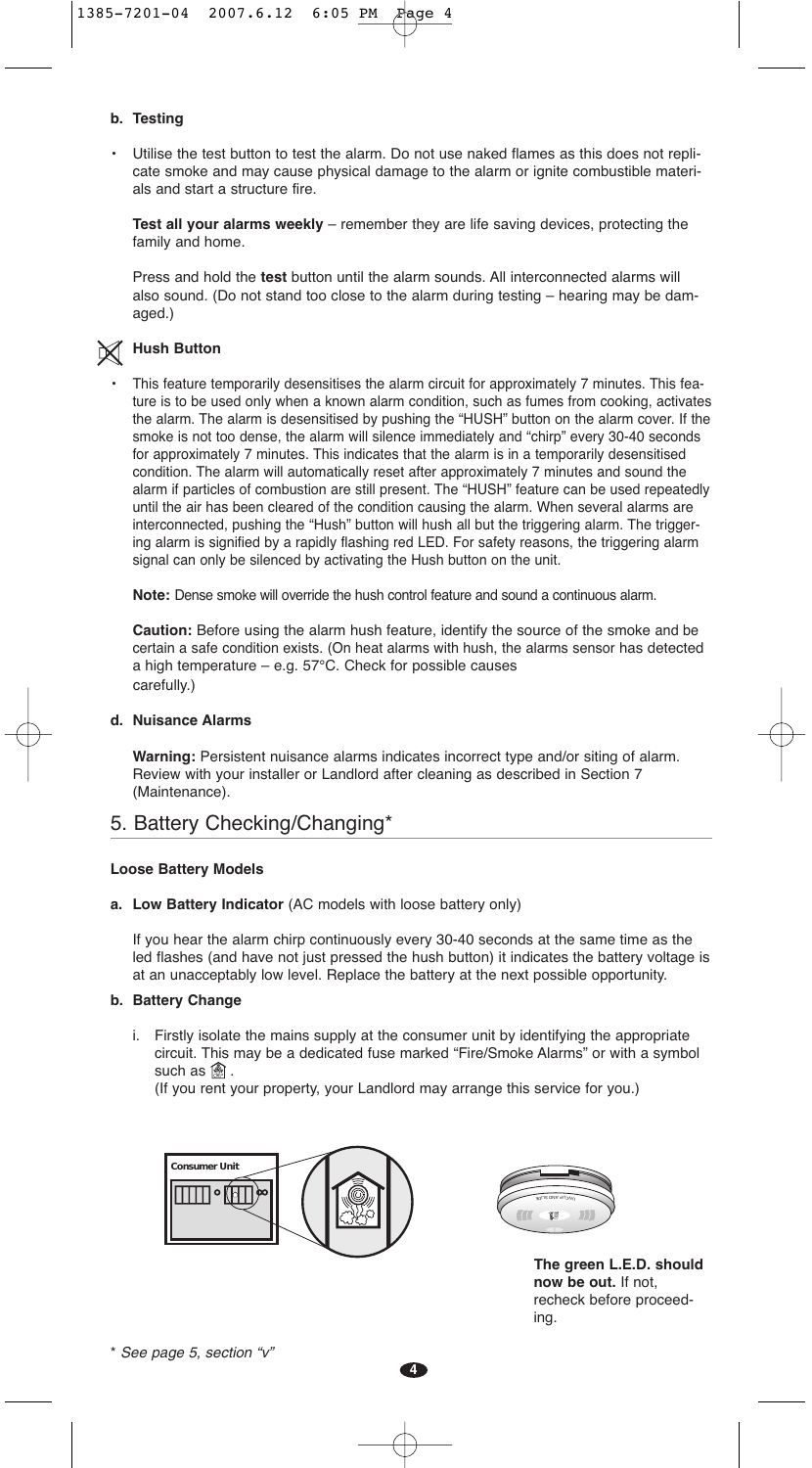ii. Slide screwdriver blade in recess to unlock from base, as indicated by arrow on red sticker.



iii. Unclip and slide alarm as illustrated.



iv. Note correct position of battery and install replacement type as listed below. The alarm cannot be replaced without a battery installed.



Reverse procedure to re-install alarm.

We recommend the use of alkaline for a longer service life.



#### **Battery type/code nos.**

Alkaline type: Duracell MN1604; Duracell Ultra MX1604; Energizer 6LR61;

\*On rechargeable models there are no user serviceable

### **CAUTION FOR LITHIUM ONLY**

Danger of explosion if battery is incorrectly replaced. Replace only with the same or equivalent type.

batteries to be changed. (See Section 6.)

vi. When you have fitted a fresh battery, check test button; if horn sounds then reverse the process above, reconnect to the mains and switch circuit back on at Consumer Unit.

**If in any doubt, consult a qualified electrician as mains electricity can be hazardous.**

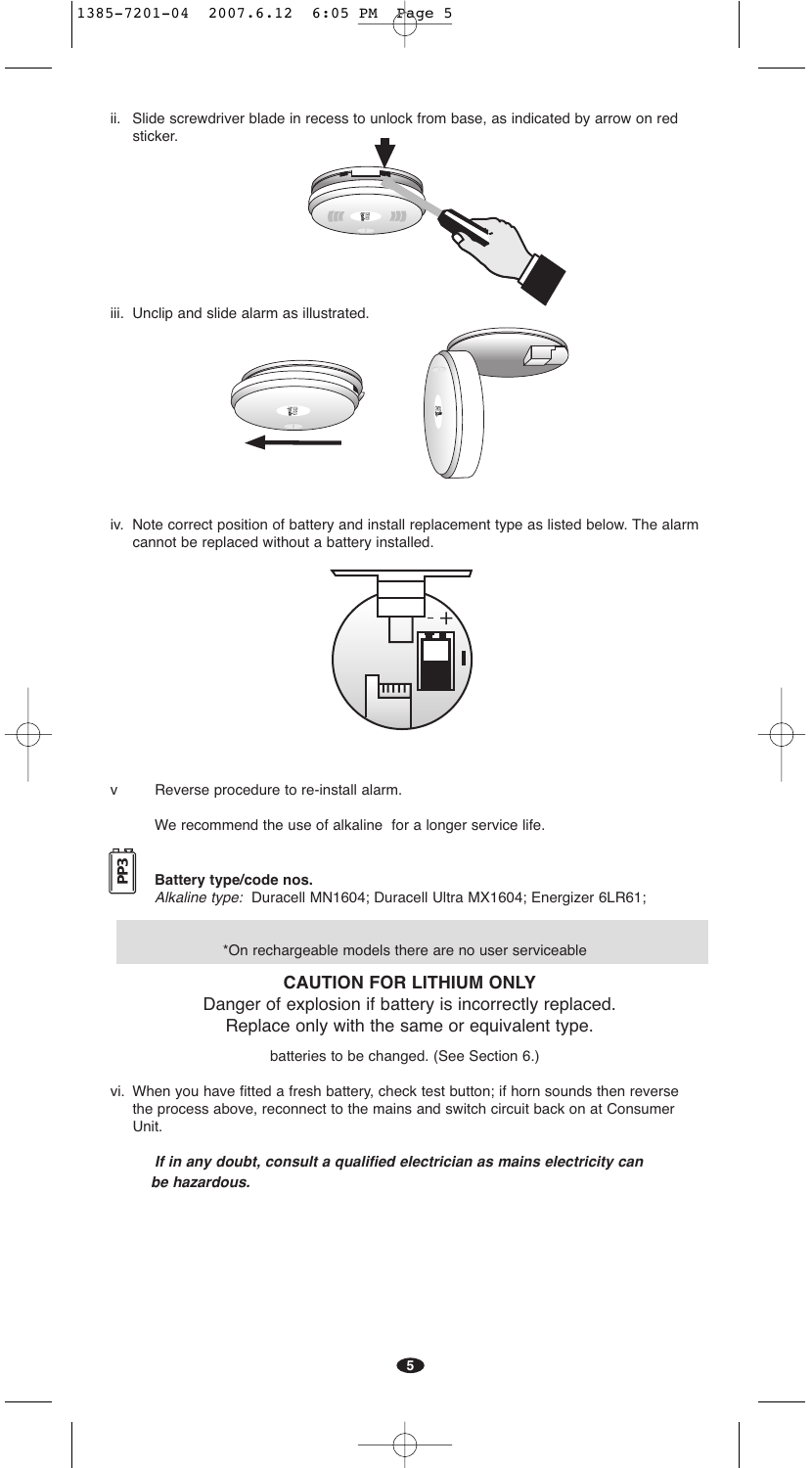| Good Safety Habits (Section 11)                                                                                                                                                                                                                                                                                                                                               |  |  |  |  |
|-------------------------------------------------------------------------------------------------------------------------------------------------------------------------------------------------------------------------------------------------------------------------------------------------------------------------------------------------------------------------------|--|--|--|--|
| Develop and practice a plan of escape:                                                                                                                                                                                                                                                                                                                                        |  |  |  |  |
| Install and maintain Fire extinguishers on every level of the home and in the<br>kitchen, basement and garage. Know how to use a fire extinguisher prior to an<br>emergency.                                                                                                                                                                                                  |  |  |  |  |
| Current studies have shown smoke alarms may not awaken all sleeping individ-<br>uals, and that it is the responsibility of individuals in the household that are<br>capable of assisting others to provide assistance to those who may not be awak-<br>ened by the alarm sound, or to those who may be incapable of safely evacuating<br>the area unassisted.                 |  |  |  |  |
| Make a floor plan indicating all doors and windows and at least two escape<br>routes from each room. Second storey windows may need a rope or chain lad-<br>der.                                                                                                                                                                                                              |  |  |  |  |
| Have a family meeting and discuss your escape plan, showing everyone what to<br>do in case of a fire.                                                                                                                                                                                                                                                                         |  |  |  |  |
| Determine a place outside your home where you can meet if a fire occurs.                                                                                                                                                                                                                                                                                                      |  |  |  |  |
| Familiarise everyone with the sound of the alarm and train them to leave your<br>$\bullet$<br>home when they hear it.                                                                                                                                                                                                                                                         |  |  |  |  |
| Practice a fire drill at least every six months, including fire drills at night.<br>Ensure that small children hear the alarm and wake when it sounds. They must<br>wake up in order to execute the escape plan. Practice allows all occupants to<br>test your plan before an emergency. You may not be able to reach your children.<br>It is important they know what to do. |  |  |  |  |
| What to do when the Alarm Sounds (Section 12)                                                                                                                                                                                                                                                                                                                                 |  |  |  |  |
| Alert small children in the home.                                                                                                                                                                                                                                                                                                                                             |  |  |  |  |
| Leave immediately by your escape plan. Every second counts, so don't waste<br>$\bullet$<br>time getting dressed or picking up valuables.                                                                                                                                                                                                                                      |  |  |  |  |
| In leaving, don't open any inside door without first feeling its surface. If hot, or<br>$\bullet$<br>you see smoke seeping through cracks, don't open that door!<br>Instead use your alternative exit.                                                                                                                                                                        |  |  |  |  |
| If the inside of the door is cool, place your shoulder against it, open it slightly<br>$\bullet$<br>and be ready to slam it shut if heat and smoke rush in.                                                                                                                                                                                                                   |  |  |  |  |
| Stay close to the floor if the air is smoky.<br>Breathe shallowly through a cloth, wet if possible.                                                                                                                                                                                                                                                                           |  |  |  |  |
| Once outside, go to your selected meeting place and make sure everyone is<br>there.                                                                                                                                                                                                                                                                                           |  |  |  |  |
| Call the fire brigade on 999 from your neighbour's home or a call box - not from<br>$\bullet$<br>vours.                                                                                                                                                                                                                                                                       |  |  |  |  |
| Don't return to your home until the fire officials say that it is all right to do so.                                                                                                                                                                                                                                                                                         |  |  |  |  |
| There are situations where a smoke alarm may not be effective to protect<br>against fire. For instance:                                                                                                                                                                                                                                                                       |  |  |  |  |
| a) smoking in bed                                                                                                                                                                                                                                                                                                                                                             |  |  |  |  |
| b) leaving children home alone.                                                                                                                                                                                                                                                                                                                                               |  |  |  |  |
| c) cleaning with flammable liquids, such as gasoline                                                                                                                                                                                                                                                                                                                          |  |  |  |  |
|                                                                                                                                                                                                                                                                                                                                                                               |  |  |  |  |
|                                                                                                                                                                                                                                                                                                                                                                               |  |  |  |  |
|                                                                                                                                                                                                                                                                                                                                                                               |  |  |  |  |

**6**

€

**Installer/Landlord:**

**Tel:**

 $\frac{1}{\sqrt{2}}$  Detach and display next to your Consumer Unit/Fuse Box.

Detach and display next to your Consumer Unit/Fuse Box.

,<br>**Kidde**<br>Fyrnetics

Kidde Safety Europe, Mathisen Way, Colnbrook, SL3 0HB, UK. www.**kiddefyrnetics.co.uk**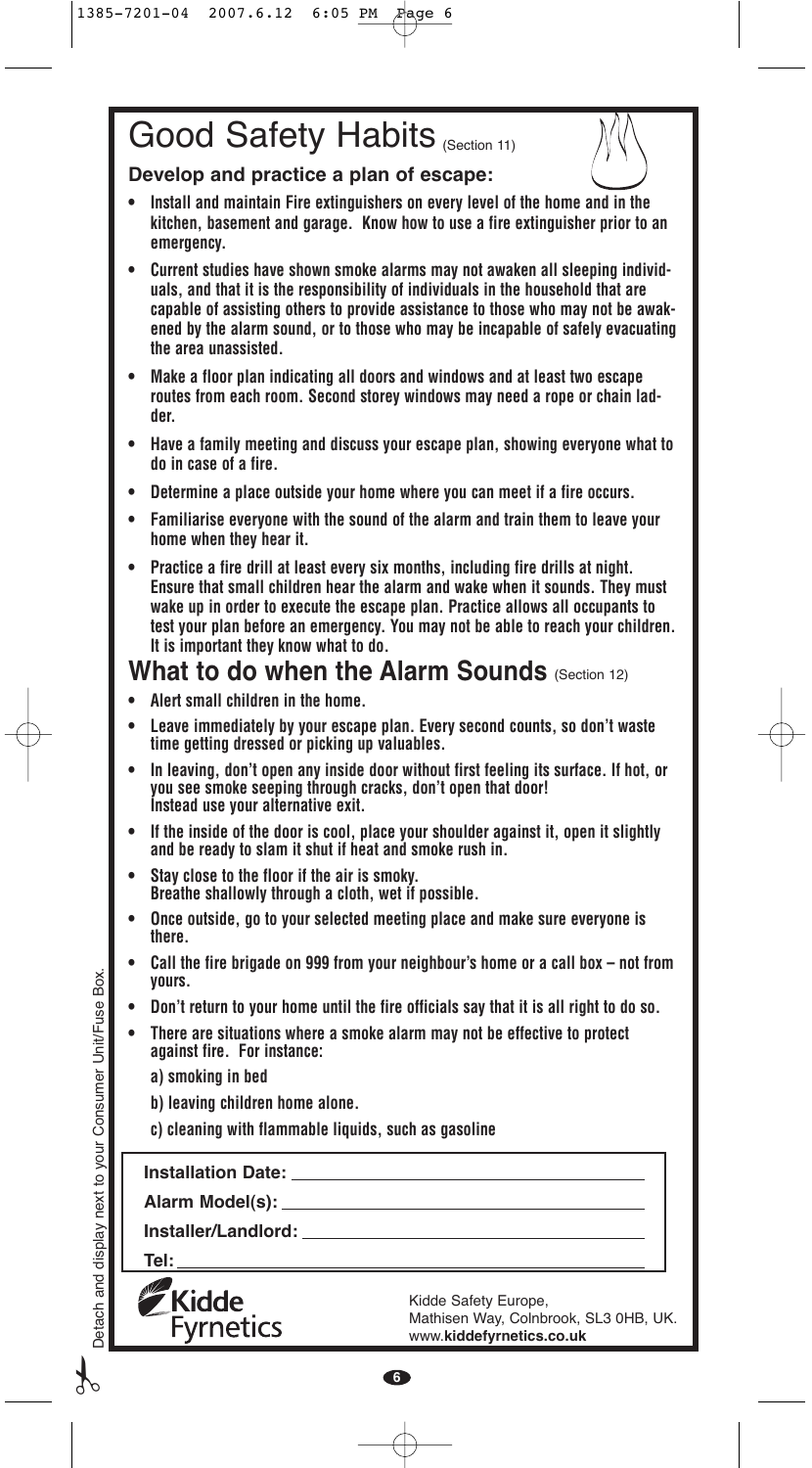$1385 - 7201 - 04$  2007.6.12 6:05 PM Page 7

 $\overline{\mathbb{A}}$ 

 $\bullet$ 

 $\phi$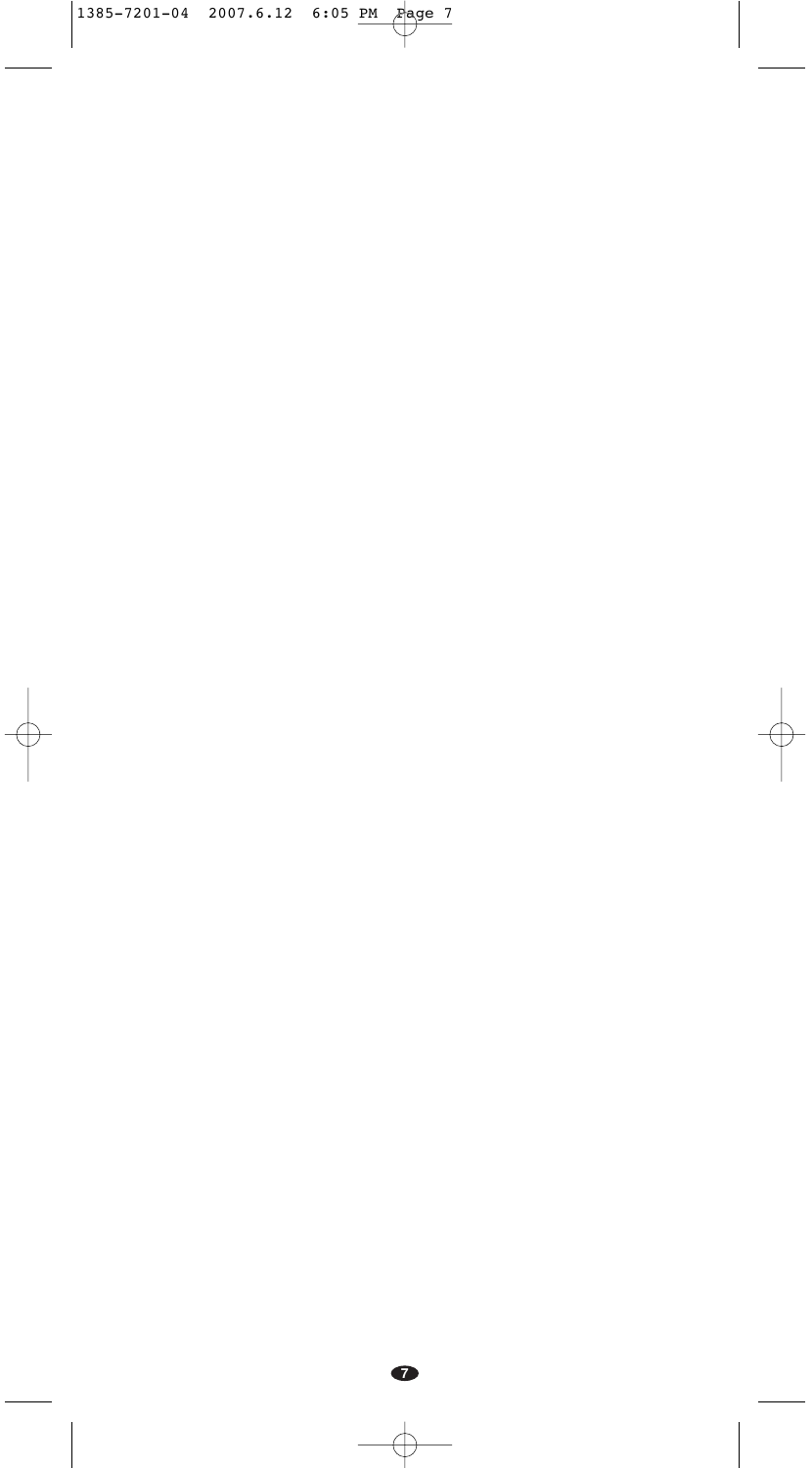### 6. Checking Battery Back-up on Rechargeable/Long Life Models

• There is no user replaceable battery on rechargeable models. This will be indicated on the product; additionally there is no battery compartment. To check charge on these models, switch off the alarms AC supply at the Consumer Unit/Fuse Box. **The green L.E.D. will go out.** Push the test button to check battery only mode works. If the rechargeable battery is depleted, the low battery beep will be heard once every 40 seconds. If the alarm has received AC mains power for a minimum of 3 days prior to this, you will need to have the unit changed by your installer or Landlord.

### 7. Maintenance

- Your alarm is a life saving device. Spending a few minutes each month in vacuuming off any excess dust will enhance its performance and reduce the likelihood of nuisance alarms.
- Vacuum up to the grill and through the slots where dust/talc etc. can enter. Wipe off with a very mildly damp cloth. Never use cleaning agents/polishes etc..





### 8. What to do in an Emergency

- If an alarm sounds without anyone pressing the test button you have a potential emergency.
- Don't panic you will need to think clearly to ensure all family members escape as soon as possible. Never stop to collect belongings etc. – they are replaceable.
- Check the temperature of door handles or doors to check if hot **if hot do not open them** – a fire will be raging the other side of the door. Find an alternative escape route.
- Keep doors/windows closed to contain the fire after you have passed through them.
- **Call 999 from a neighbour's phone or call box. This is preferable to using a mobile.**
- Do not re-enter the property until advised it is safe to do so by a Fire Brigade Officer.

Always be aware of the dangers of fire and ensure your alarms are functioning, together with equipment such as fire extinguishers/fire blankets etc..

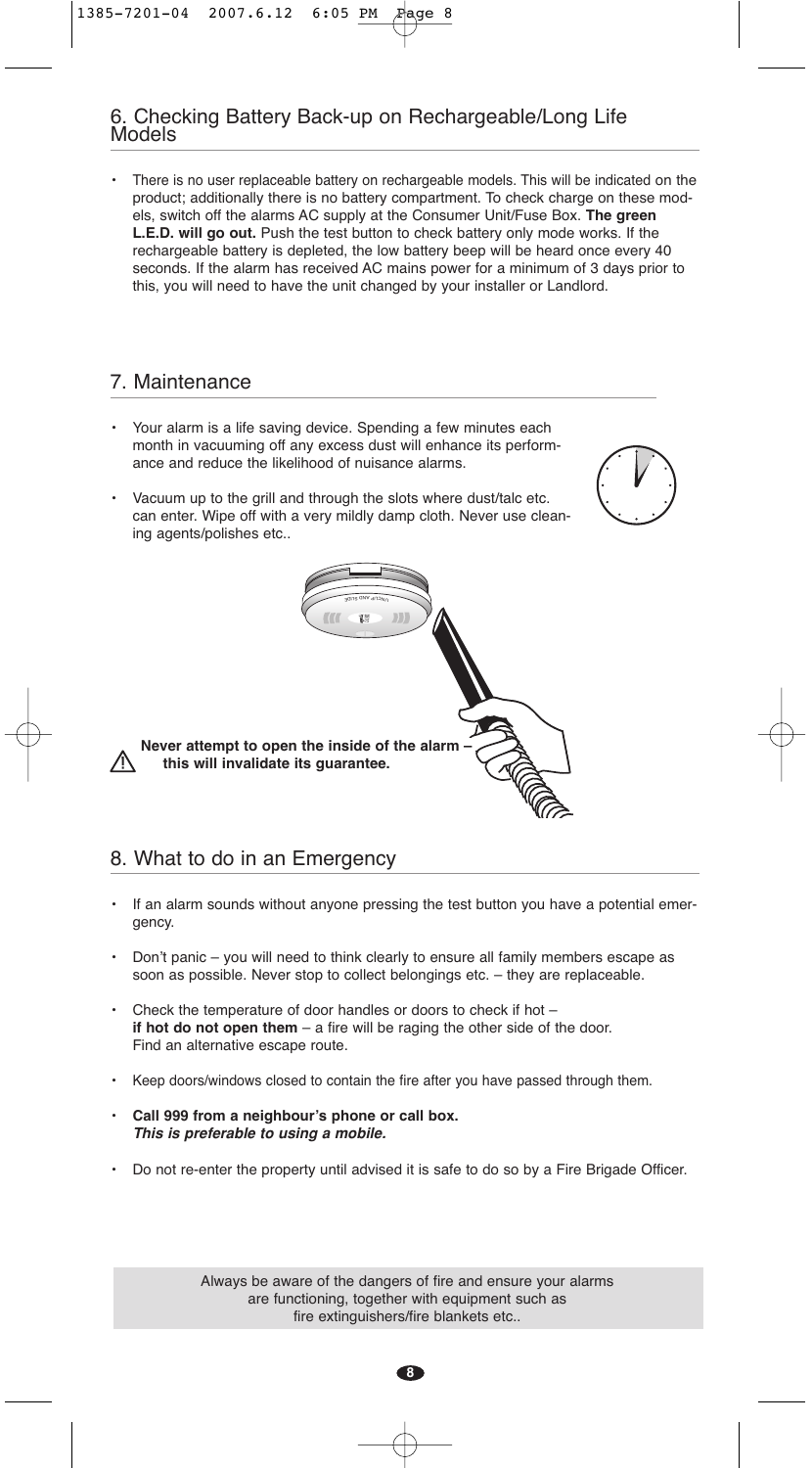## 9. Troubleshooting

 $\overline{\Lambda}$  Always turn off the mains supply to AC alarms before checking connections etc..

| Symptom                                                                                 | Possible cause/solutions                                                                                                                                                                                                                                                                                                                                             |
|-----------------------------------------------------------------------------------------|----------------------------------------------------------------------------------------------------------------------------------------------------------------------------------------------------------------------------------------------------------------------------------------------------------------------------------------------------------------------|
| 1. Green L.F.D. not lit                                                                 | a. Loss of mains power – check at Consumer Unit for<br>Blown Fuse or tripped Circuit Breaker.                                                                                                                                                                                                                                                                        |
|                                                                                         | b. Check cables at back of alarm, are correctly seated<br>/ wired in and the alarm is pushed fully home (see<br>"Battery Changing" section).                                                                                                                                                                                                                         |
| 2. Frequent nuisance<br>alarms                                                          | See sections 2,3,4 and 7. If sited incorrectly/not<br>regularly cleaned as section 11, nuisance alarms can<br>occur.                                                                                                                                                                                                                                                 |
| 3. Alarm chirps every 40<br>seconds                                                     | See section 5 (if the hush button has been pressed<br>the unit will chirp for 7 minutes to indicate it is in hush<br>mode).                                                                                                                                                                                                                                          |
| 4. Alarm does not sound<br>when test button<br>pressed and held.                        | See parts 1a and 1b above. Have installer re check<br>wiring if Green LED is illuminated, but alarm does not<br>appear to function. If no Green LED check consumer<br>unit. Alarm with still function on battery power, if bat-<br>tery is in serviceable state. <red about<br="" blink="" led="" will="">once a minute to confirm&gt;. Check via Test Button.</red> |
| Interconnected alarms<br>5.<br>do not sound when test<br>button is pressed and<br>held. | See part 1b above – consult a qualified electrician or<br>your Landlord to remedy as soon as possible.                                                                                                                                                                                                                                                               |

# 10. Useful Hints

- Smoke/heat alarms can **only operate correctly if smoke particles/heat reach the unit.** Correct selection/siting and installation are covered in the installers manual, who fitted your alarm/s.
- **Building Regulations** require new homes to have 1 hard wired smoke alarm per floor and to be interlinked. From 2000 they will additionally require an interlinked heat alarm to be fitted in most kitchens too. i.e. 3 alarms per property.
- With the exception of garages/kitchens/bathrooms **it is recommended that smoke alarms are fitted in every room** and outside all sleeping areas too. A professional electrician should be employed for all mains powered (hard wired) alarms.

• If you are **redecorating** your home, paint fumes can contaminate the alarm – temporarily cover the unit with a plastic bag (during this time the alarm will not function). **Never paint the alarm.** 

**9**

Only remove the bag when the paint is thoroughly dry.

If you extend your property, review your alarm requirements.

- Smoke/heat alarms **should be replaced every 10 years** or sooner.
- These products are designed for **domestically scaled premises.**